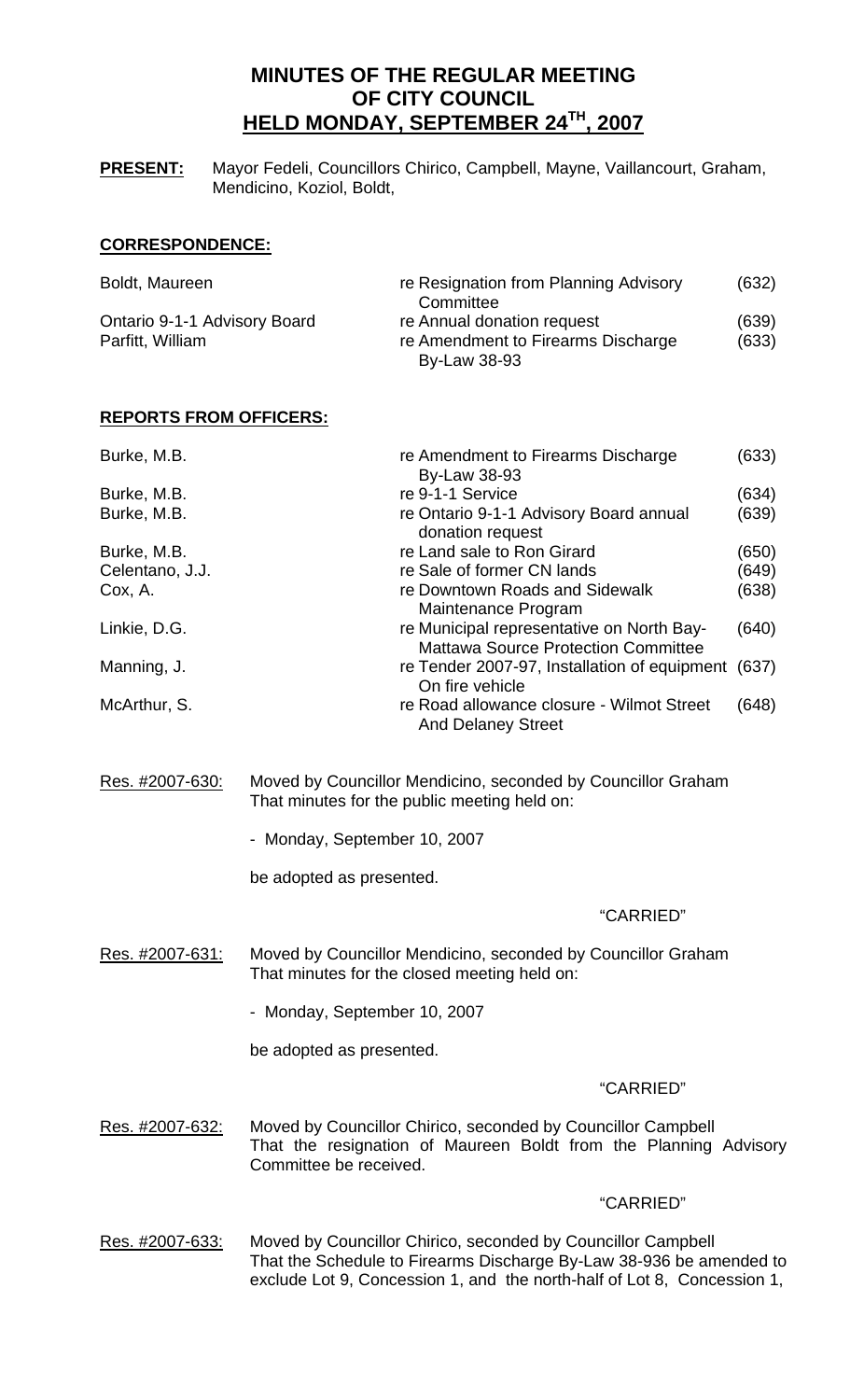from the area where the discharge of firearms is prohibited.

## "CARRIED"

- Res. #2007-634: Moved by Councillor Chirico, seconded by Councillor Campbell That 1) Council endorse the current 9-1-1 Service provided by the North Bay Police Service, under the direction of the Chief of Police and the North Bay Police Services Board; and
	- 2) Council direct that the Chief Administrative Officer report and recommend to the Council on any renewal or revisions to the 9-1-1 Service, in consultation with the Chief of Police.

### "CARRIED"

Res. #2007-635: Moved by Councillor Chirico, seconded by Councillor Campbell That accounts totalling \$11,147,892.66 for August 2007 be approved.

### "CARRIED"

Res. #2007-636: Moved by Councillor Campbell, seconded by Councillor Mayne That accounts for the Royal Bank totalling \$1,454.08 for August 2007 be approved.

### "CARRIED"

Councillor Chirico declared a conflict of interest on the above matter as he is employed by the Royal Bank.

Res. #2007-637: Moved by Councillor Boldt, seconded by Councillor Mendicino That North Bay City Council approve a contract be issued to C.E. Thibault Ladders Inc., in the amount of \$50,350.00 (GST included), for the installation of equipment on a City fire vehicle.

# "CARRIED"

Res. #2007-638: Moved by Councillor Koziol, seconded by Councillor Mendicino

- That 1) a Capital Expenditure By-Law be presented for the consideration of City Council to authorize the Downtown Road and Sidewalk Maintenance Program, being 2007 Project Line No. 57, at a net debenture cost of \$50,000.00; and
	- 2) individual reports may be provided to City Council with respect to the various components of this project.

### "CARRIED"

Res. #2007-639: Moved by Councillor Chirico, seconded by Councillor Campbell That Council participate in the \$100.00 annual cost for the 9-1-1 Advisory Board.

#### "CARRIED"

Res. #2007-640: Moved by Councillor Chirico, seconded by Councillor Campbell That Ian Kilgour, Manager of Planning Services, be identified as the City of North Bay's nominee to the North Bay-Mattawa Source Protection Committee.

# "CARRIED"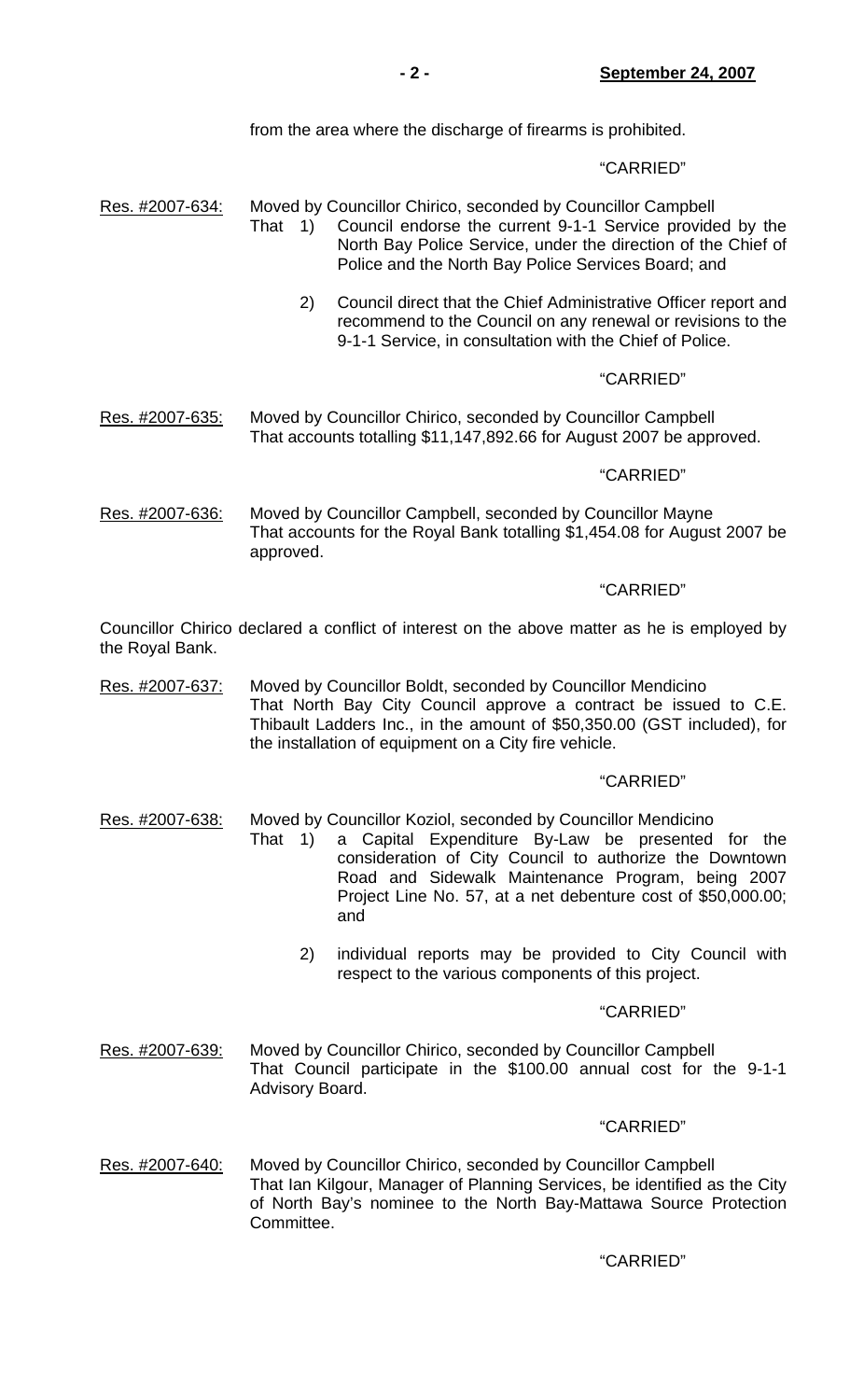Res. #2007-641: Moved by Councillor Campbell, seconded by Councillor Mayne That the following by-laws be read a first and second time:

> By-Law No. 2007-188 to deem Lot 262, Plan 57 as not being subject to Part Lot Control pursuant to Section 50(7) of the *Planning Act.*

> By-Law No. 2007-189 to authorize the sale the CN Right-of-Way lands in the block bounded by Durrill, Copeland, Bell and Jane Streets to the abutting owner - Ronald Perrin).

> By-Law No. 2007-193 to authorize the 2007 Asphalt Resurfacing Program.

> By-Law No. 2007-194 to authorize property acquisitions on McKeown Avenue for road widening purposes.

By-Law No. 2007-195 to appoint a Deputy Mayor.

 By-Law No. 2007-197 to authorize the sale of lands to 2148197 Ontario Inc. (Birch's Road - Niroc Construction Ltd.).

 By-Law No. 2007-198 to authorize the sale of lands to 6421041 Canada Limited (Birch's Road - North Bay Machining Centre Inc.).

 By-Law No. 2007-200 to approve an expropriation in the nature of an easement (Main Street to the McIntyre Street parking garage).

### "CARRIED"

Councillor Chirico declared a conflict of interest on By-Law No. 2007-198 as the North Bay Machining Centre Inc. is a client of the Royal Bank.

# Res. #2007-642: Moved by Councillor Campbell, seconded by Councillor Mayne That the following by-laws be read a third time and passed:

 By-Law No. 2007-188 to deem Lot 262, Plan 57 as not being subject to Part Lot Control pursuant to Section 50(7) of the *Planning Act.*

 By-Law No. 2007-189 to authorize the sale the CN Right-of-Way lands in the block bounded by Durrill, Copeland, Bell and Jane Streets to the abutting owner - Ronald Perrin).

 By-Law No. 2007-193 to authorize the 2007 Asphalt Resurfacing Program.

 By-Law No. 2007-194 to authorize property acquisitions on McKeown Avenue for road widening purposes.

By-Law No. 2007-195 to appoint a Deputy Mayor.

 By-Law No. 2007-197 to authorize the sale of lands to 2148197 Ontario Inc. (Birch's Road - Niroc Construction Ltd.).

 By-Law No. 2007-198 to authorize the sale of lands to 6421041 Canada Limited (Birch's Road - North Bay Machining Centre Inc.).

 By-Law No. 2007-200 to approve an expropriation in the nature of an easement (Main Street to the McIntyre Street parking garage).

### "CARRIED"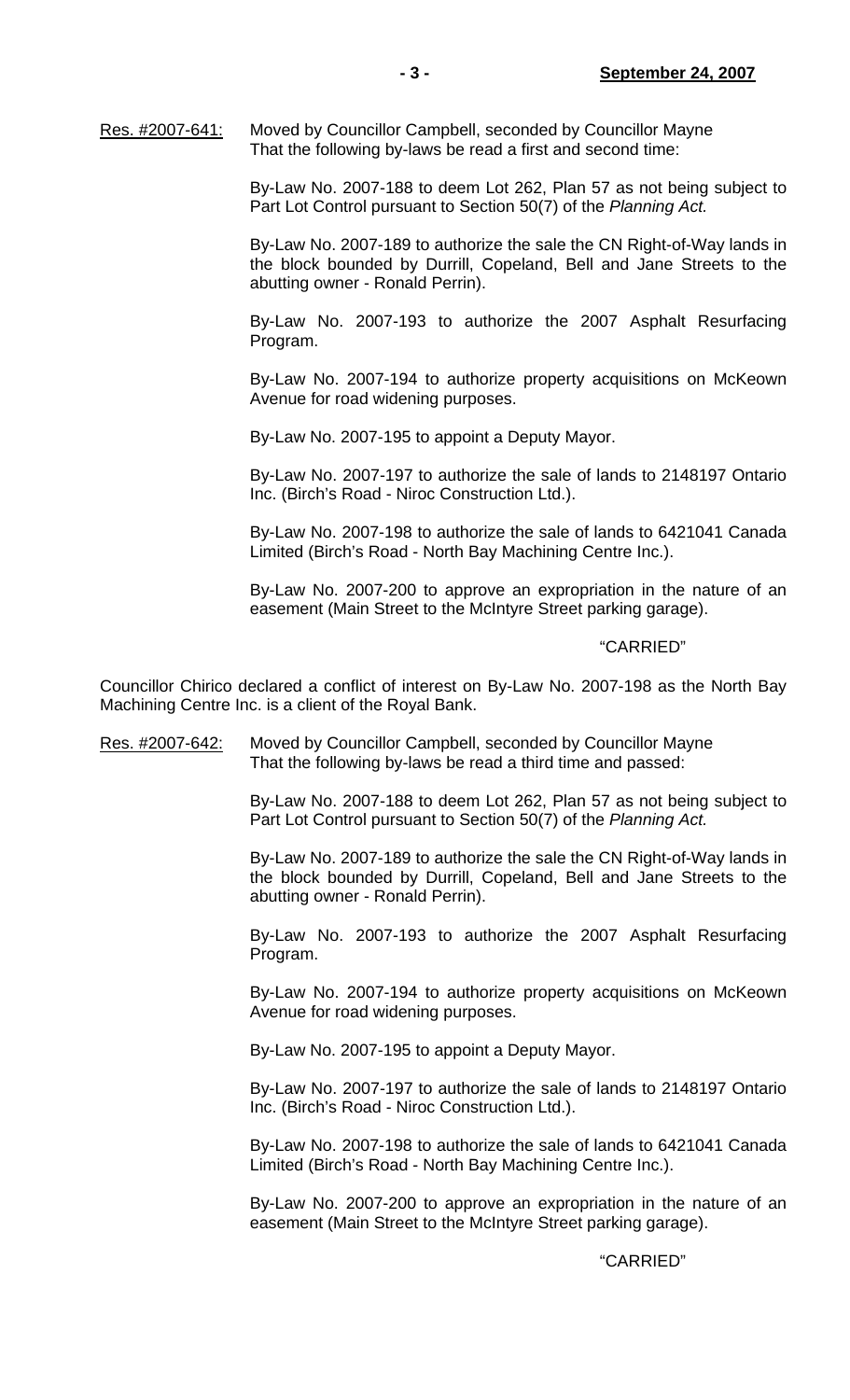Councillor Chirico declared a conflict of interest on By-Law No. 2007-198 as the North Bay Machining Centre Inc. is a client of the Royal Bank.

Res. #2007-643: Moved by Councillor Koziol, seconded by Councillor Mendicino That the following by-laws be read a first and second time:

> By-Law No. 2007-196 to execute an Agreement with Miller Paving Limited relating to surface treatment of various roads.

> By-Law No. 2007-199 to execute an Agreement with Sifto Corp. relating to the supply of highway coarse bulk salt.

### "CARRIED"

Res. #2007-644: Moved by Councillor Koziol, seconded by Councillor Mendicino That the following by-laws be read a third time and passed:

> By-Law No. 2007-196 to execute an Agreement with Miller Paving Limited relating to surface treatment of various roads.

> By-Law No. 2007-199 to execute an Agreement with Sifto Corp. relating to the supply of highway coarse bulk salt.

### "CARRIED"

Res. #2007-645: Moved by Councillor Mayne, seconded by Councillor Campbell WHEREAS the City of North Bay has recognized the need for more affordable housing ownership options for first time home buyers;

> AND WHEREAS the lack of supply of such housing stock is negatively impacting community growth;

> THEREFORE BE IT RESOLVED THAT City staff be directed to identify a short list of vacant municipal properties which could be positioned for sale in a manner that meets the needs of entry level affordable ownership;

> AND FURTHER THAT staff be directed to identify any development constraint that could preclude or adversely affect the advancement to sale of these properties for entry level affordable home ownership.

"LOST"

Record of Vote *(Upon Request of Councillor Campbell)*

Yeas: Councillors Campbell, Mayne, Boldt

Nays: Councillors Graham, Koziol, Vaillancourt, Mendicino, Chirico, Mayor Fedeli

Res. #2007-646: Moved by Councillor Chirico, seconded by Councillor Campbell That council adjourn in-camera at 7:39 p.m. to discuss:

> Item #'s 10, 12 and 13 - proposed or pending acquisitions or disposal of land by the municipality;

Item #11 - litigation or potential litigation affecting the municipality; and

 Item #14 - personal matters about an identifiable individual, including municipal employees.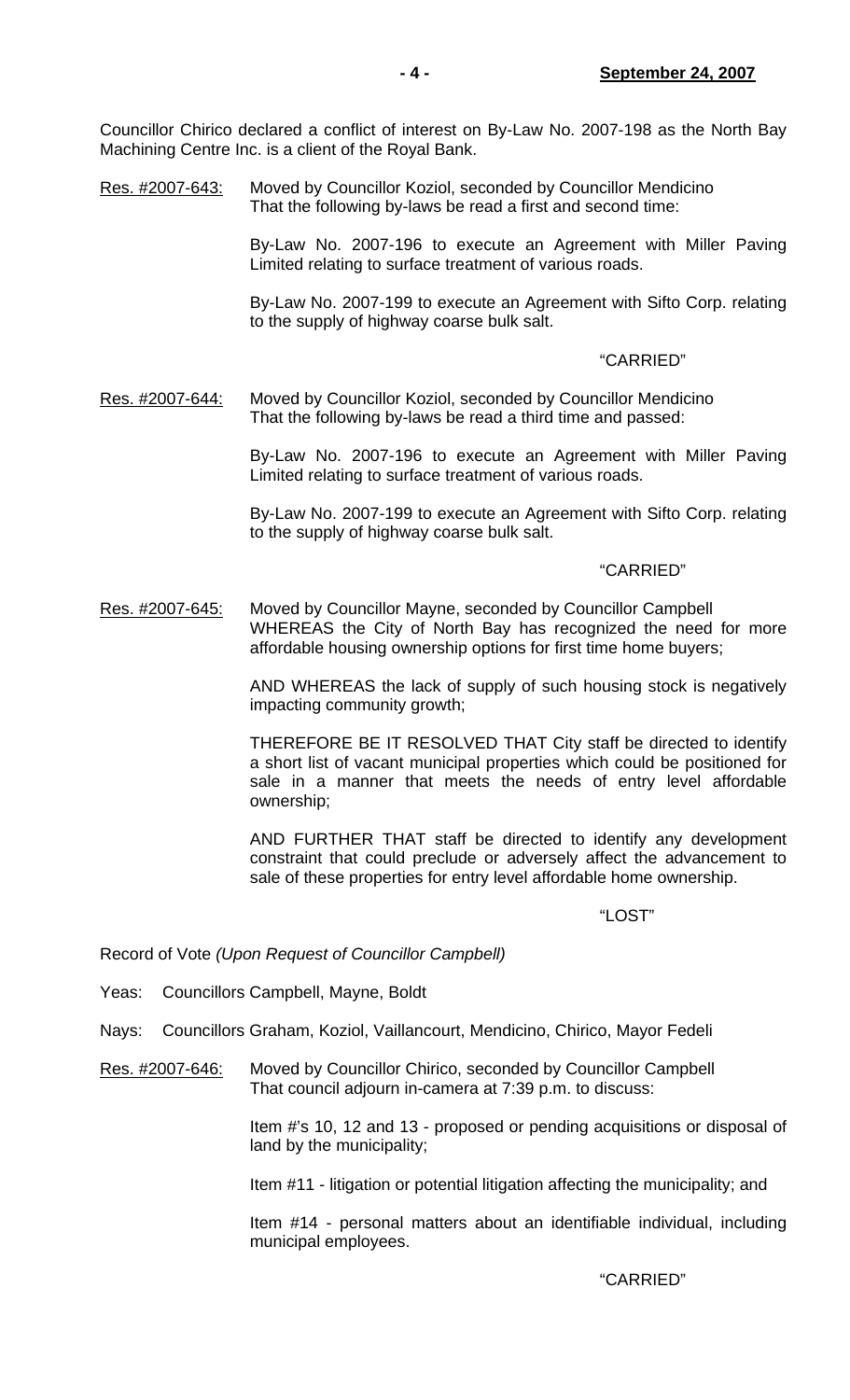Res. #2007-647: Moved by Councillor Chirico, seconded by Councillor Campbell That Council reconvene at 7:50 p.m.

### "CARRIED"

- Res. #2007-648: Moved by Councillor Chirico, seconded by Councillor Campbell
	- That 1) the application by Aurele and Margaret Giroux to close a section of road allowance between Wilmot Street and Delaney Street abutting Conc. C. Pt. 13 Rem. Pcl. 247 W/F, locally known as 3990 Highway 63, be approved and offered for sale at the appraised value, subject to payment of survey, advertising and legal costs;
		- 2) Council declare that section of road allowance between Wilmot Street and Delaney Street abutting Conc. C. Pt. 13 Rem. Pcl. 247 W/F, locally known as 3990 Highway 63, as surplus;
		- 3) the closure of the road allowance be subject to the granting of any required easements; and
		- 4) the Chief Administrative Officer be authorized by Council to initiate normal closure procedures for the subject roadway.

## "CARRIED"

Res. #2007-649: Moved by Councillor Chirico, seconded by Councillor Campbell

- That 1) Council declare the lands in the 3 development blocks (Cassells-Front, Front-Ann, Ann-Algonquin) listed in Appendix "1" to Report No. CSBU 2007-91, as surplus to City needs;
	- 2) City staff arrange for notice to abutting owners, Reference Plans and Tenders in accordance with normal procedures;
	- 3) the proceeds from these sales be applied to improvement and possible sale of other sites in City ownership along the corridor and any other extraordinary administrative costs;
	- 4) City staff continue to work on sites within the corridor (surface soils removal, infrastructure extensions, preliminary site grading) as time and work priorities permit; and
	- 5) any excess revenues arising from these property sales be placed in a CN Corridor Lands Reserve account.

### "CARRIED"

Res. #2007-650: Moved by Councillor Chirico, seconded by Councillor Campbell

- That 1) Council declare surplus the CN Right-of-Way lands comprising Parts 5 and 6, Plan 36R-11400 together with the abutting 23.5 meters in perpendicular width of the closed portion of Second Avenue; and
	- 2) the subject lands be sold to Ron Girard, as the sole abutting owner, for the sum of \$80,000.00 plus G.S.T., subject to an easement for an existing storm sewer, and conditional upon the rezoning of the lands to RM3.

# "CARRIED"